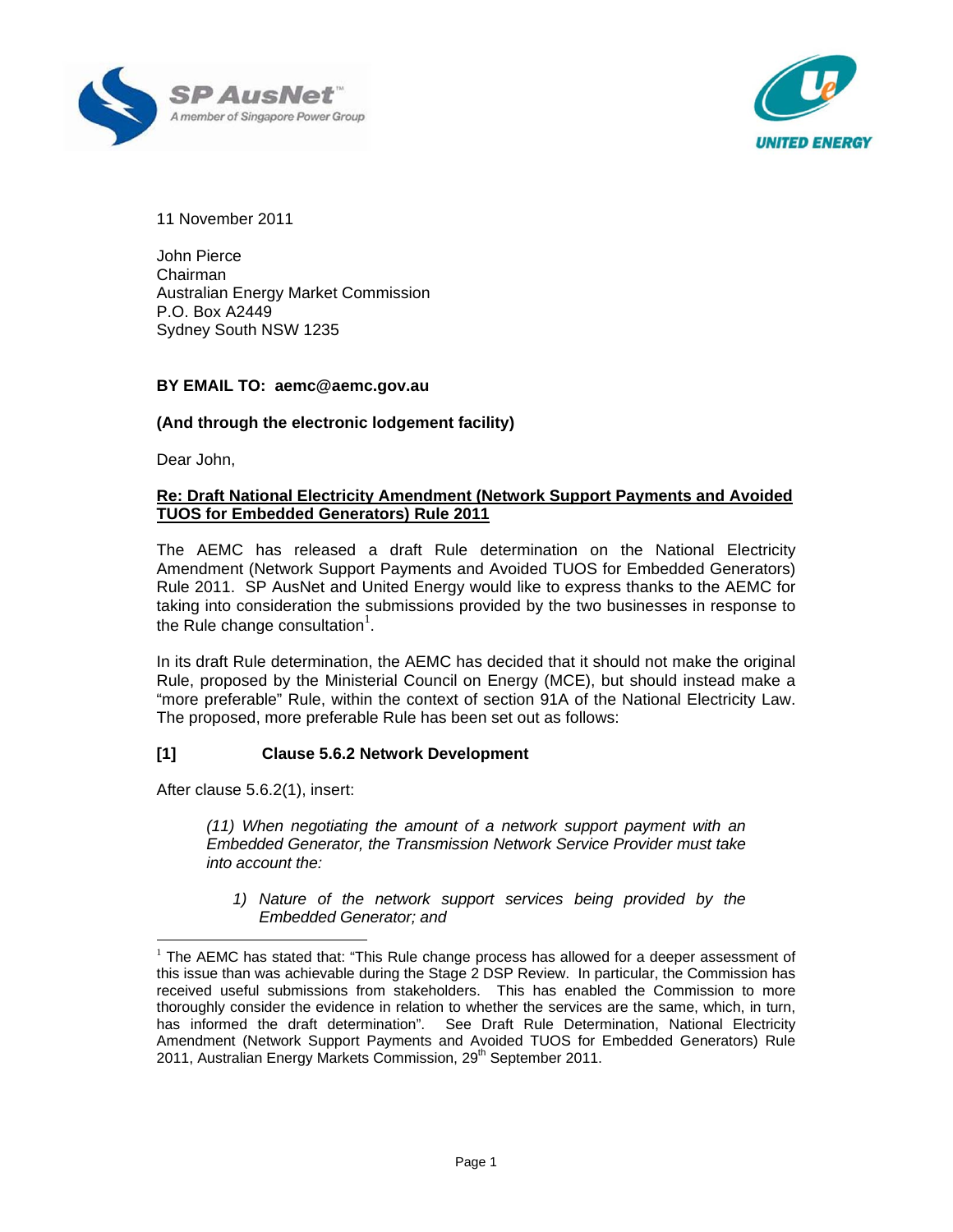

 $\overline{\phantom{a}}$ 



*2) Extent to which the Embedded Generator is being, or will be, compensated for providing those network support services by receiving avoided Customer TUOS charges.* 

The proposed, more preferable Rule incorporates the principle from the initial, proposed Rule that there should be an efficient level of compensation for embedded generators for the benefits that they provide in terms of a reduced need to augment the transmission network. However, the more preferable Rule is also deficient in a material respect in that it refers to negotiations between an embedded generator and a transmission network service provider, (TNSP), whereas negotiations would, by definition, take place between an embedded generator and a distribution network service provider (DNSP). An embedded generation unit is connected to a distribution network, and does not necessarily have access to the transmission network<sup>2</sup>.

The discussions between an embedded generator and a DNSP may result in the distribution business paying network support to the embedded generator. As was noted in the initial submission provided by United Energy, network support payments are more commonly made by DNSPs than by TNSPs because embedded generators will tend to connect to the distribution network, close to regions of high load<sup>3</sup>. SP AusNet reported that, in Victoria, the electricity distributors have traditionally purchased network support so as to avoid the augmentation of transmission connection assets $4$ . The forms of contractual payment inherent in these arrangements do not conform to the strict definition in the National Electricity Rules, because the Rules identify a network support payment as having been made by a TNSP. In any event, the majority of the revenue earned by an embedded generator is likely to be derived from energy sales to retailers or directly to end-users.

In Victoria, DNSPs are responsible for planning transmission connection assets<sup>5</sup>, and a DNSP may seek expressions of interest from embedded generators in the course of formulating its plans for a particular terminal station or connection point.

There is less likelihood that a TNSP will make network support payments to an embedded generator because individual generation units, when considered on their own, will generally not produce sufficient output to justify the deferral of an augmentation to the shared transmission network. However, avoided TUOS charges provide a certain level of reward to embedded generators for the more limited network services that they may provide.

When a DNSP negotiates with a potential embedded generator, a TSNP may or may not

 $2$  See the definition of an embedded generating unit in chapter 10, the glossary of the National Electricity Rules.

<sup>&</sup>lt;sup>3</sup> Submission by United Energy to National Electricity Amendment (Network Support Payments and Avoided TUOS for Embedded Generators) Rule 2011, 21<sup>st</sup> July 2011; page 12.

Submission by SP AusNet to National Electricity Amendment (Network Support Payments and Avoided TUOS for Embedded Generators) Rule 2011, 21<sup>st</sup> July 2011; page 1.<br><sup>5</sup> See for instance assists 2001, 5 See for instance assists 2001.

See, for instance, section G.2.1, Final Report, Review of National Framework for Electricity Distribution Network Planning and Expansion, Australian Energy Market Commission, 23<sup>rd</sup> September 2009.